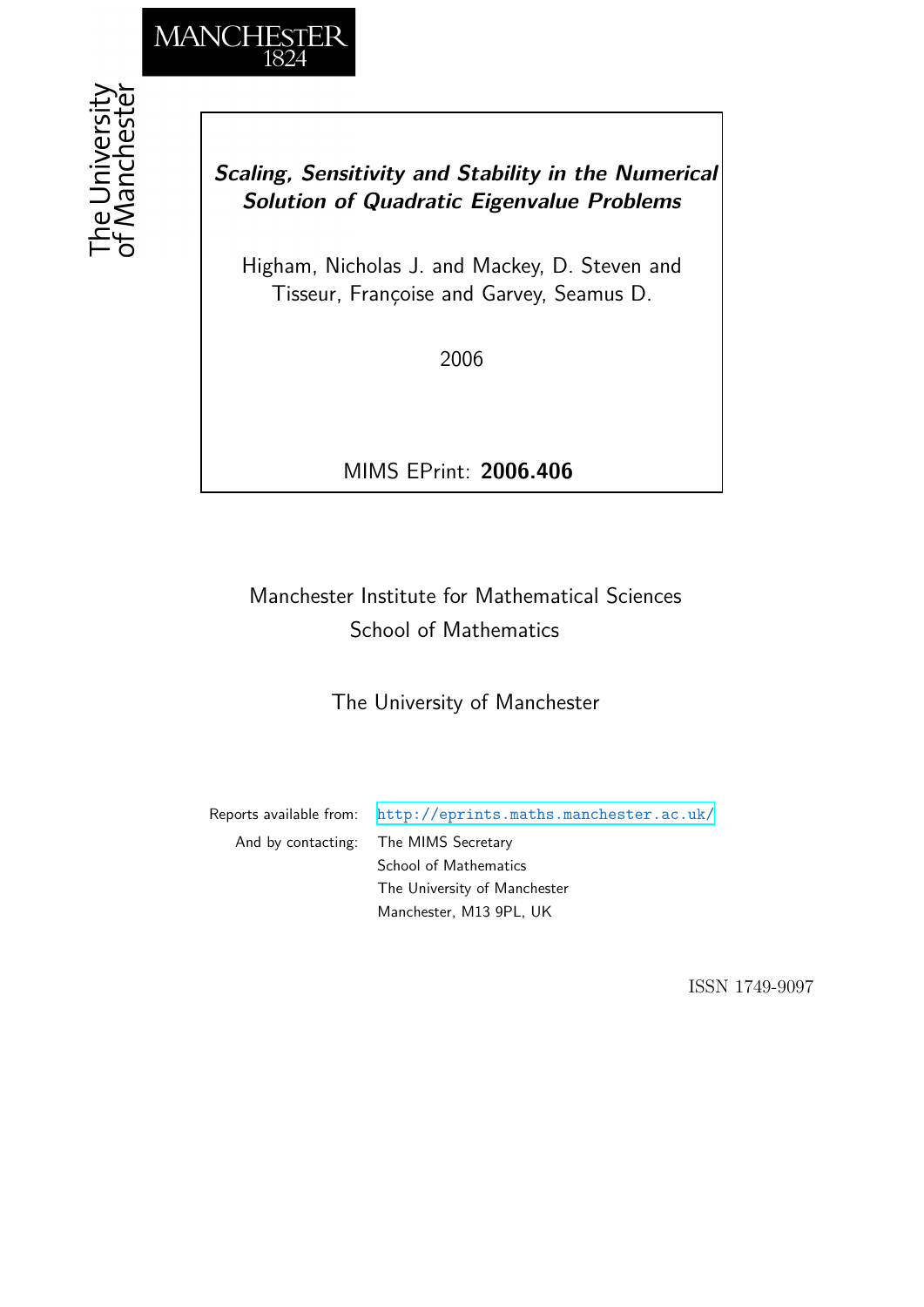# Scaling, sensitivity and stability in the numerical solution of quadratic eigenvalue problems

Nicholas J. Higham<sup>1†</sup>, D. Steven Mackey <sup>2‡</sup>, Françoise Tisseur<sup>1†,\*</sup> and Seamus D. Garvey<sup>3§</sup>

 School of Mathematics, The University of Manchester, Sackville Street, Manchester, M60 1QD, UK Department of Mathematics, Western Michigan University, Kalamazoo, MI 49008, USA School of Mechanical, Materials, Manufacturing Engineering and Management, University of Nottingham, University Park, Nottingham NG7 2RD, UK

#### SUMMARY

The most common way of solving the quadratic eigenvalue problem (QEP)  $(\lambda^2 M + \lambda D + K)x = 0$  is to convert it into a linear problem  $(\lambda X + Y)z = 0$  of twice the dimension and solve the linear problem by the QZ algorithm or a Krylov method. In doing so, it is important to understand the influence of the linearization process on the accuracy and stability of the computed solution. We discuss these issues for three particular linearizations: the standard companion linearization and two linearizations that preserve symmetry in the problem. For illustration we employ a model QEP describing the motion of a beam simply supported at both ends and damped at the midpoint. We show that the above linearizations lead to poor numerical results for the beam problem, but that a two-parameter scaling proposed by Fan, Lin and Van Dooren cures the instabilities. We also show that half of the eigenvalues of the beam QEP are pure imaginary and are eigenvalues of the undamped problem. Our analysis makes use of recently developed theory explaining the sensitivity and stability of linearizations, the main conclusions of which are summarized. As well as arguing that scaling should routinely be used, we give guidance on how to choose a linearization and illustrate the practical value of condition numbers and backward errors.

key words: quadratic eigenvalue problem, sensitivity, condition number, backward error, stability, scaling, linearization, companion form, damped beam

<sup>∗</sup>Correspondence to: School of Mathematics, The University of Manchester, Sackville Street, Manchester, M60 1QD, UK

<sup>†</sup>E-mail: {higham,ftisseur}@ma.man.ac.uk

<sup>‡</sup>E-mail: steve.mackey@wmich.edu

<sup>§</sup>E-mail: Seamus.Garvey@nottingham.ac.uk

Contract/grant sponsor: Engineering and Physical Sciences Research Council grants GR/S31693, GR/S31679 and EP/D079403.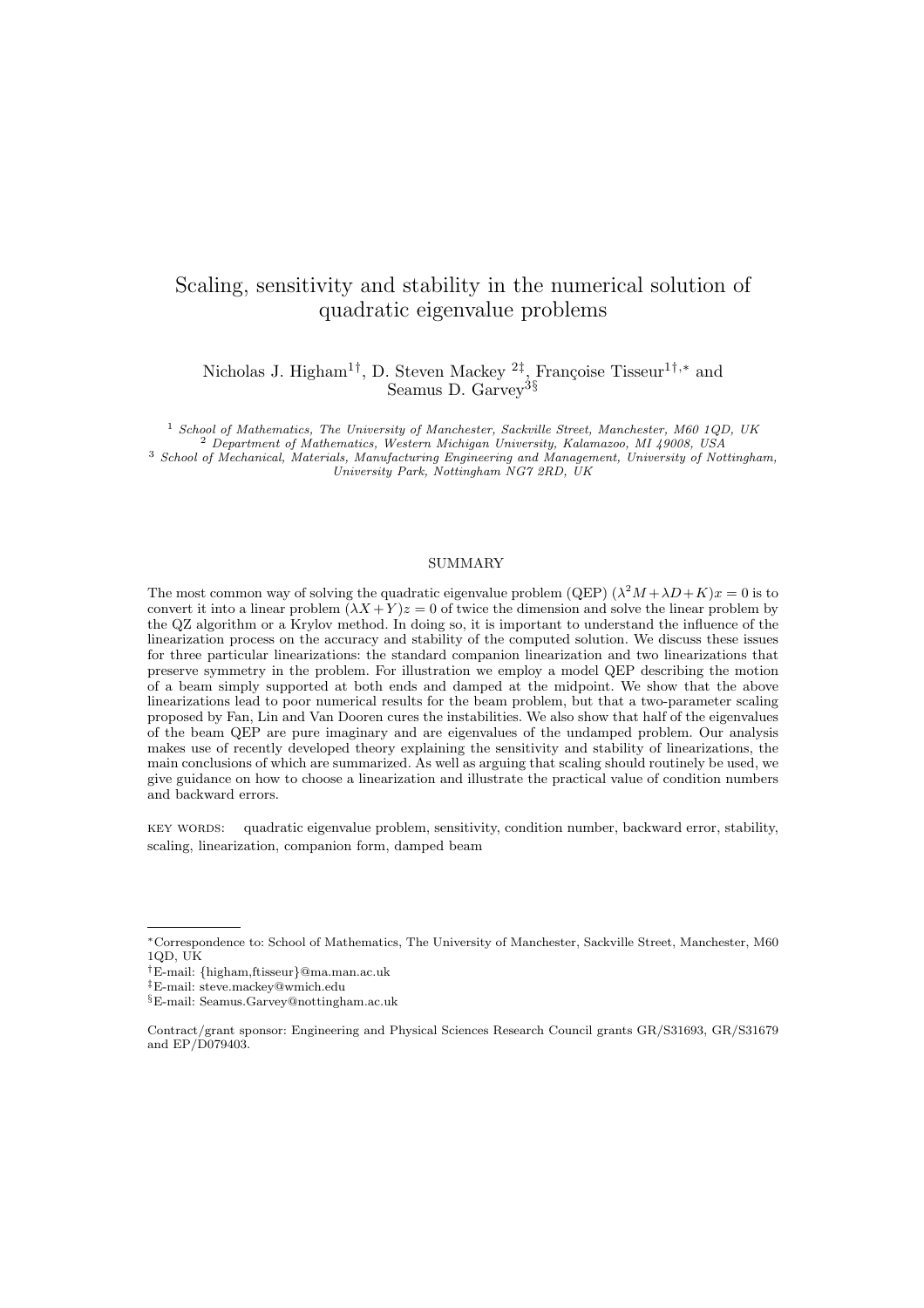#### 1. INTRODUCTION

The purpose of this paper is to emphasize the importance of scaling the coefficient matrices of second order systems before numerically computing the eigenvalues via linearization. Our discussion is illustrated with a simple but nontrivial example consisting of a slender beam simply supported at both ends and damped at the midpoint, as shown in Figure 1. The equation of motion governing the transverse displacement  $u(x, t)$  of the beam has the form

$$
\rho A \frac{\partial^2 u}{\partial t^2} + c(x) \frac{\partial u}{\partial t} + EI \frac{\partial^4 u}{\partial x^4} = 0,
$$
\n(1)

where  $\rho A$  is the mass per unit length,  $c(x) \geq 0$  represents the external damping and EI is the bending stiffness. The boundary conditions are  $u(0,t) = u''(0,t) = 0$  and  $u(L,t) = u''(L,t) =$ 0, where  $L$  is the length of the beam. Note that this beam model does not include the effect of shear gradients or rotary inertia. Making the separation hypothesis  $u(x, t) = e^{\lambda t}v(x)$  yields the boundary-value problem for the free vibrations

$$
\lambda^2 \rho A v(\mathbf{x}) + \lambda c(\mathbf{x}) v(\mathbf{x}) + EI \frac{d^4}{d\mathbf{x}^4} v(\mathbf{x}) = 0,
$$
  
\n
$$
v(0) = v''(0) = v(L) = v''(L) = 0.
$$
\n(2)

Since the beam system is perfectly symmetric, its vibration behaviour divides into two distinct sets of modes: the symmetric and the anti-symmetric. The symmetric modes lie in the eigenspace associated with the eigenvalue +1 of the reflection-across-the-midpoint symmetry of the system. At the midpoint they have zero slope and (to avoid triviality) nonzero displacement. Anti-symmetric modes are ones lying in the eigenspace corresponding to the eigenvalue −1 of the reflection-across-the-midpoint symmetry of the system, and hence must have zero displacement and nonzero slope at the midpoint. The damper is irrelevant to anti-symmetric modes since they all have zero displacement at the midpoint. Thus these modes feel zero damping, which implies that the corresponding eigenvalues  $\lambda$  are pure imaginary.

We discretize the boundary-value problem (2) by finite elements using cubic Hermite polynomials as interpolation shape functions. This gives the finite-dimensional quadratic eigenvalue problem (QEP)

$$
Q(\lambda)x = (\lambda^2 M + \lambda D + K)x = 0.
$$
\n(3)

The resulting mass matrix M and stiffness matrix K are symmetric positive definite  $(M > 0$ ,  $K > 0$ ) by construction and D is symmetric positive semidefinite  $(D > 0)$ . As a consequence, the roots of the quadratic equation  $x^*Q(\lambda)x=0$  have nonpositive real parts for all vectors x. This implies that all the eigenvalues of (3) lie in the closed left half plane and the beam problem is (weakly) stable [13]. The finite element discretization that we use preserves the property of the continuous problem of having all the modes either symmetric or anti-symmetric (see the proof of Theorem I.1 in Appendix I.1).

The standard approach to the numerical solution of the QEP is to convert the quadratic  $Q(\lambda) = \lambda^2 M + \lambda D + K$  into a linear polynomial

$$
L(\lambda) = \lambda X + Y
$$

of twice the dimension of Q but with the same spectrum. The resulting generalized eigenproblem  $L(\lambda)x = 0$  is usually solved by the QZ algorithm for small to medium size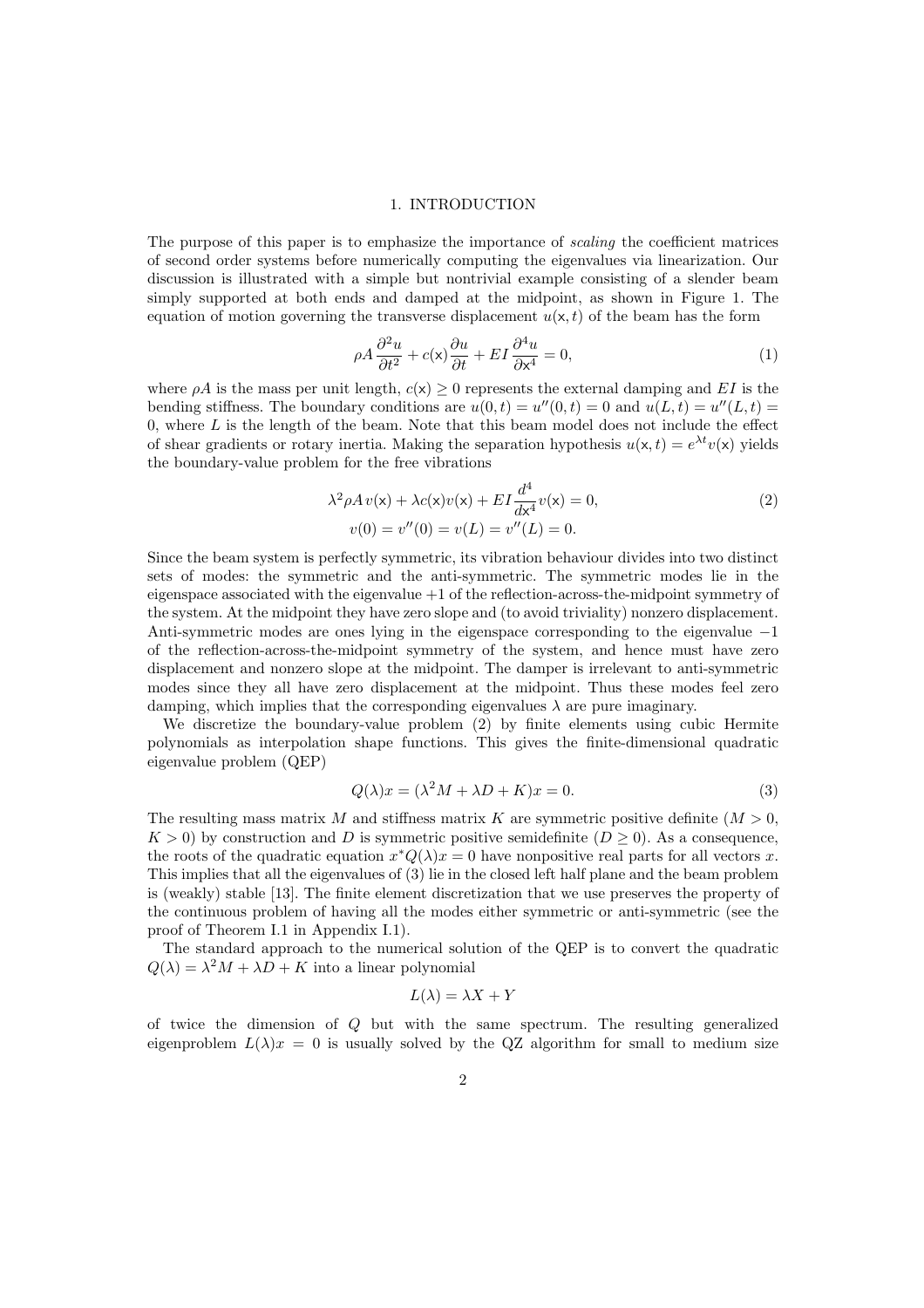

Figure 1. Beam simply supported at both ends and damped at the midpoint.

problems or by a Krylov method for large sparse problems [1], [17]. A common choice of L in practice is the first companion form, given by

$$
C_1(\lambda) = \lambda \begin{bmatrix} M & 0 \\ 0 & I \end{bmatrix} + \begin{bmatrix} D & K \\ -I & 0 \end{bmatrix}.
$$
 (4)

It can be shown that  $C_1(\lambda)$  is always a linearization in the sense that it satisfies

$$
E(\lambda)C_1(\lambda)F(\lambda) = \begin{bmatrix} Q(\lambda) & 0\\ 0 & I \end{bmatrix}
$$

for some  $E(\lambda)$  and  $F(\lambda)$  with constant, nonzero determinants [6, Sec. 7.2]. This implies that  $\alpha \det(C_1(\lambda)) = \det(Q(\lambda))$  for some nonzero constant  $\alpha$ , so that  $C_1$  and Q have the same spectrum. When  $K$  and  $M$ , respectively, are nonsingular the two pencils

$$
L_1(\lambda) = \lambda \begin{bmatrix} M & 0 \\ 0 & -K \end{bmatrix} + \begin{bmatrix} D & K \\ K & 0 \end{bmatrix}
$$
 (5)

and

$$
L_2(\lambda) = \lambda \begin{bmatrix} 0 & M \\ M & D \end{bmatrix} + \begin{bmatrix} -M & 0 \\ 0 & K \end{bmatrix}
$$
 (6)

are other possible linearizations [5], [13], [15]. Note that when  $M, D$  and  $K$  are symmetric, the pencils  $L_1$  and  $L_2$  are symmetric.

We computed the eigenvalues of the discretized beam problem in (3) for the following geometric and material properties:

$$
E = 7 \times 10^{10} \,\mathrm{N} \,\mathrm{m}^{-2}, \quad I = \frac{0.05 \times 0.005^3}{12} \,\mathrm{m}^4,\tag{7a}
$$

$$
L = 1 \,\text{m}, \quad \rho A \, L = 0.674 \,\text{kg}, \quad c = 5 \,\text{kg}\,\text{s}^{-1}.\tag{7b}
$$

We used 100 beam elements, which result in matrices  $M, D$  and  $K$  of dimension  $n = 200$ . The eigenvalues were computed by calling MATLAB's function eig, which implements the  $QZ$  algorithm, on each of the three linearizations  $(4)$ – $(6)$ . The first three plots in Figure 2 display those computed eigenvalues having real parts in the interval [−16, 4]; it follows from the analysis below that the real parts of the exact eigenvalues all lie in this range. Since  $(4)$ – $(6)$ are all linearizations of Q, the first three plots should be identical, but in fact they are very different, and none of them correctly displays the real part of the spectrum of Q to visual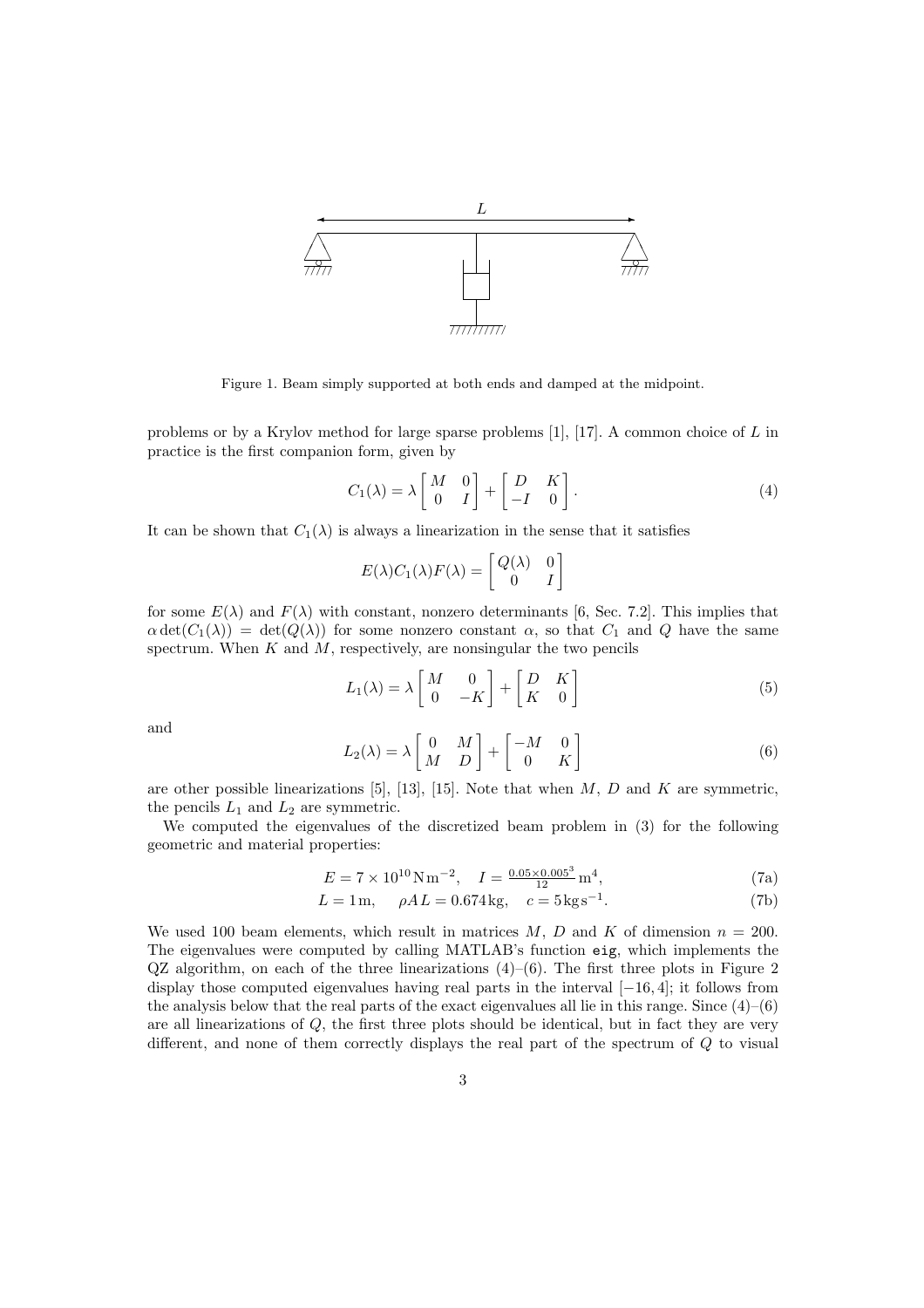

Figure 2. Beam problem discretized with 100 finite elements. Computed eigenvalues  $\lambda$  with  $\text{Re}(\lambda) \in [-16, 4]$  of the linearizations  $C_1(\lambda), L_1(\lambda)$  and  $L_2(\lambda)$  defined in (4)–(6).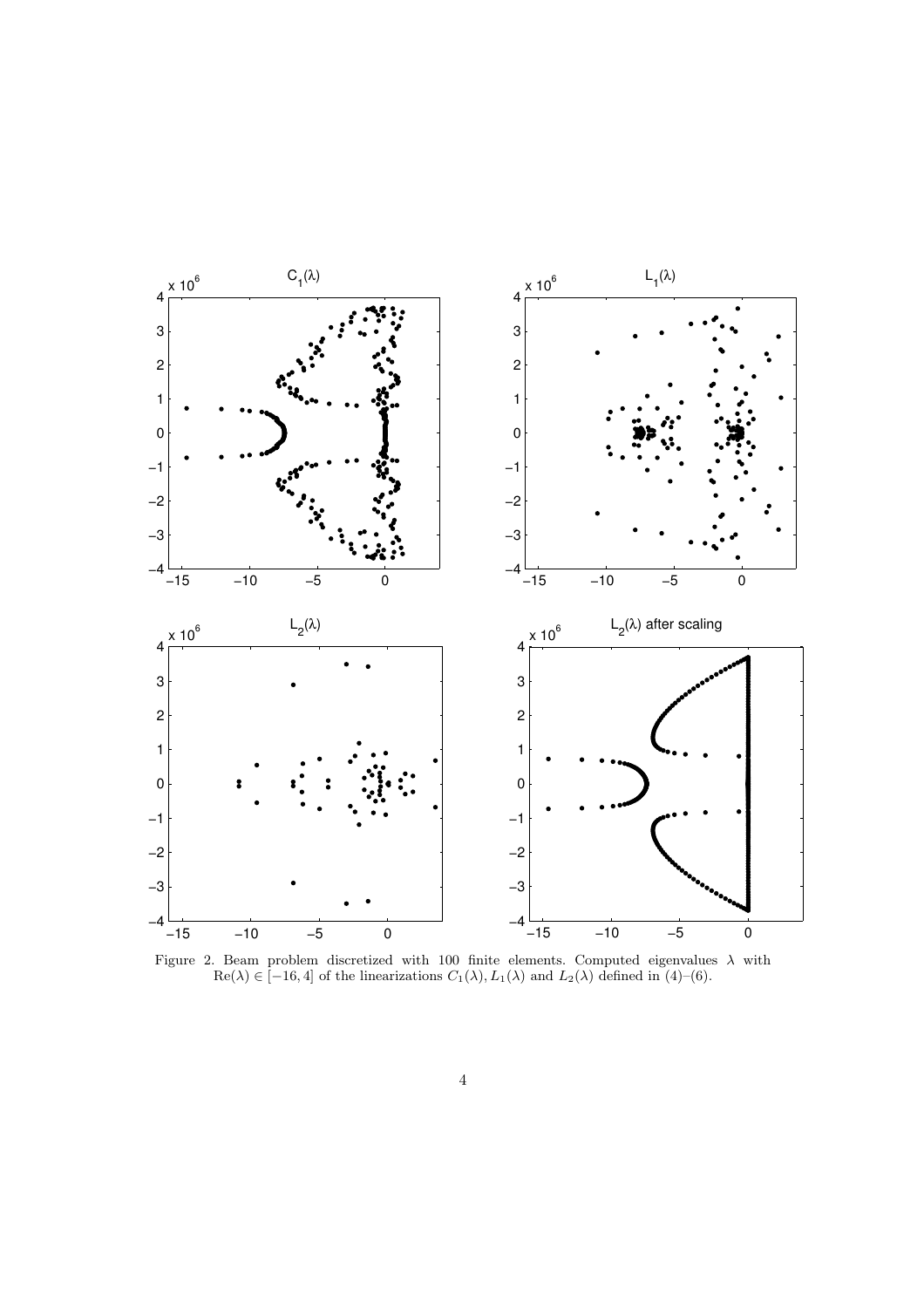accuracy. These three plots have one feature in common: some eigenvalues lie in the right half plane, therefore implying that the discretized beam problem is unstable and seeming to contradict the theory.

Now let us convert 
$$
Q(\lambda) = \lambda^2 M + \lambda D + K
$$
 to  $Q(\mu) = \delta Q(\gamma \mu) = \mu^2 M + \mu D + K$ , where

$$
\lambda = \gamma \mu, \quad \widetilde{M} = \gamma^2 \delta M, \quad \widetilde{D} = \gamma \delta D, \quad \widetilde{K} = \delta K,
$$
\n(8a)

$$
\gamma = \sqrt{k/m}, \quad \delta = 2/(k + d\gamma) \tag{8b}
$$

and

$$
m = ||M||_2, \quad d = ||D||_2, \quad k = ||K||_2 \tag{9}
$$

(the 2-norm is defined in Section 2). This scaling, with its two parameters  $\gamma$  and  $\delta$ , was proposed by Fan, Lin, and Van Dooren [4]. Note that the scaling does not affect any sparsity of M, D and K. The eigenvalues  $\mu$  of  $Q(\mu)$  are then computed by calling eig on each of the three linearizations (4)–(6) with the scaled matrices  $\tilde{M}$ ,  $\tilde{D}$  and  $\tilde{K}$  in place of  $M$ ,  $D$  and  $K$ . The eigenvalues of  $Q(\lambda)$  are recovered from those of  $\tilde{Q}(\mu)$  via  $\lambda = \gamma \mu$ . The last plot in Figure 2 shows the spectrum of  $Q(\lambda)$  computed using the linearization  $L_2$  after scaling; all three linearizations (4)–(6) yield similar plots after scaling. Note that all the eigenvalues are now in the left half-plane and that many of the eigenvalues appear to be pure imaginary, as expected by the theory. Indeed we prove in Appendix I.1 that for the discretized beam problem half of the eigenvalues of Q are pure imaginary and that they coincide with half of the eigenvalues of the undamped quadratic  $\lambda^2 M + K$ . It is therefore reasonable to believe—and we will be able to conclude from our analysis—that the fourth plot in Figure 2 is a good approximation of the spectrum of Q, unlike the first three plots.

In the rest of this paper we give a theoretical explanation of these somewhat surprising numerical results by making use of some recently developed theory concerning the sensitivity and stability of linearizations. We hope to convince the engineering community of

- the importance of scaling quadratic eigenvalue problems before computing the eigenvalues via linearization,
- the practical value of condition numbers and backward errors for understanding the quality of the computed results.

The results herein are not confined to the beam problem but apply to any quadratic eigenvalue problem.

# 2. SENSITIVITY AND STABILITY OF LINEARIZATIONS

Backward errors and condition numbers play an important role in modern numerical linear algebra. A condition number measures the sensitivity of the solution of a problem to perturbations in the data, whereas a backward error measures how far a problem has to be perturbed for an approximate solution to be an exact solution of the perturbed problem. Thus conditioning is a property of the problem, while backward error characterizes the stability of a method for solving the problem. Backward error and conditioning are complementary concepts: when combined with a backward error estimate, a condition number provides an approximate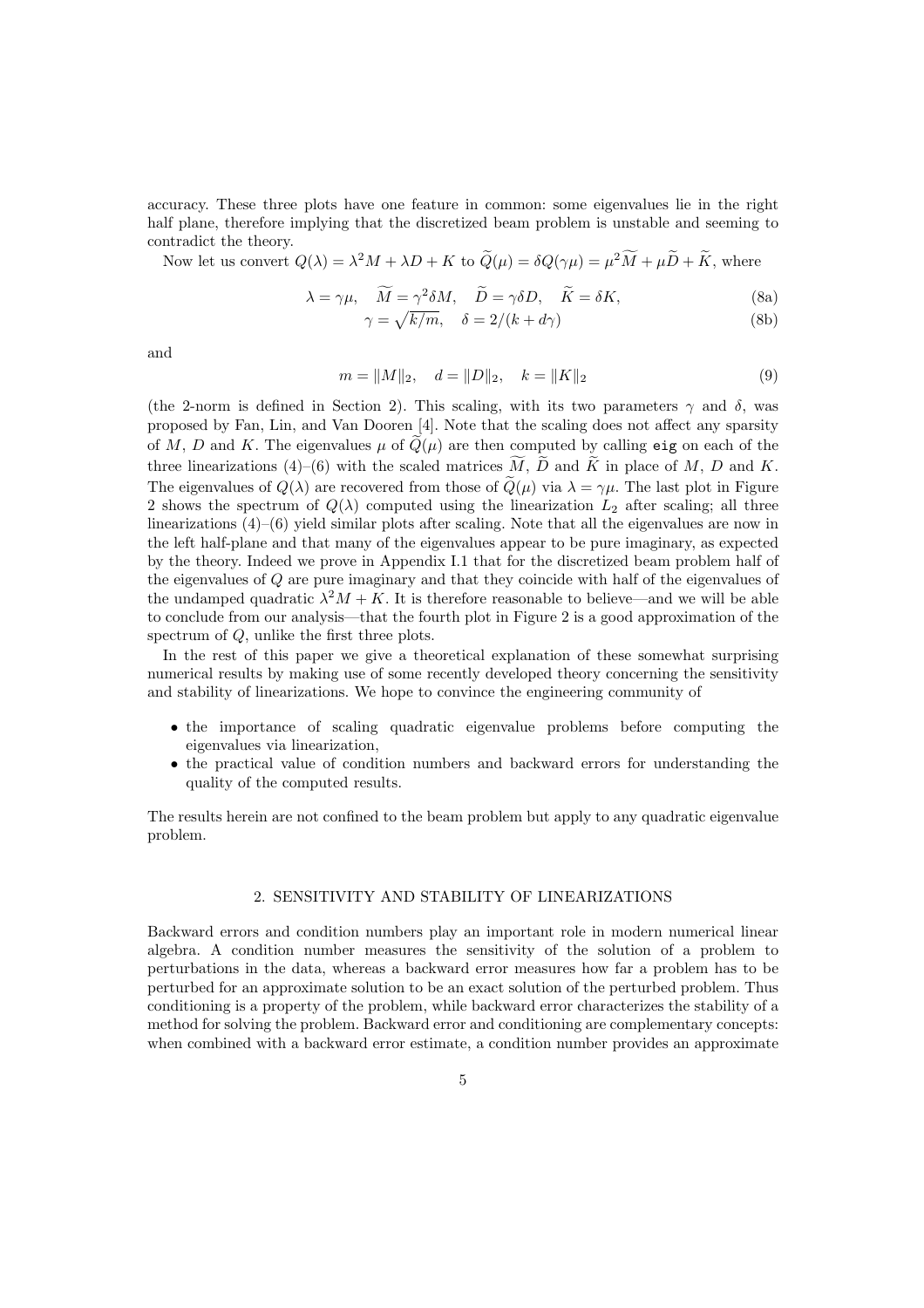upper bound on the error in a computed solution. Indeed with consistent definitions we have the rule of thumb that

error in solution 
$$
\lesssim
$$
 condition number  $\times$  backward error. (10)

For a given quadratic  $Q$ , infinitely many linearizations exist (of which  $(4)-(6)$ ) are just three) [15]. They can have widely varying eigenvalue condition numbers [9], and approximate eigenpairs of  $Q(\lambda)$  computed via linearization can have widely varying backward errors [8]. Ideally, we would like the linearization  $L$  that we use to be as well conditioned as the original quadratic  $Q$  and for it to lead, after recovering an approximate eigenpair of  $Q$  from one of  $L$ , to a backward error of the same order of magnitude as that for  $L$ . In the following subsections we will define the terms condition number and backward error more precisely and investigate their size for different linearizations of a quadratic. Then we show how the scaling (8) can improve both conditioning and backward error.

We will use the 2-norm, defined for a vector x by  $||x||_2 = (x^*x)^{1/2}$  and for a matrix A by  $||A||_2 = \max_{x\neq 0} ||Ax||_2/||x||_2.$ 

# 2.1. EIGENVALUE CONDITION NUMBER

A normwise relative condition number of a simple, finite, nonzero eigenvalue  $\lambda$  of Q with corresponding right eigenvector  $x$  and left eigenvector  $y$  can be defined by

$$
\kappa_Q(\lambda) = \lim_{\epsilon \to 0} \sup \left\{ \frac{|\Delta \lambda|}{\epsilon |\lambda|} : \left( Q(\lambda + \Delta \lambda) + \Delta Q(\lambda + \Delta \lambda) \right) (x + \Delta x) = 0, \right\}
$$

$$
\|\Delta M\|_2 \le \epsilon m, \ \|\Delta D\|_2 \le \epsilon d, \ \|\Delta K\|_2 \le \epsilon k \right\},
$$

where  $\Delta Q(\lambda) = \lambda^2 \Delta M + \lambda \Delta D + \Delta K$  and, as in (9),  $m = ||M||_2$ ,  $d = ||D||_2$ ,  $k = ||K||_2$ . The eigenvalue condition number  $\kappa_L(\lambda)$  for the pencil  $L(\lambda) = \lambda X + Y$  is defined in a similar way. Explicit formulae for these condition numbers are given by [16, Thm. 5]

$$
\kappa_Q(\lambda) = \frac{(|\lambda|^2 m + |\lambda| d + k) \|y\|_2 \|x\|_2}{|\lambda| |y^*(2\lambda M + D)x|}, \quad \kappa_L(\lambda) = \frac{(|\lambda| \|X\|_2 + \|Y\|_2) \|w\|_2 \|z\|_2}{|\lambda| |w^* Xz|}.
$$
 (11)

Here w and z denote left and right eigenvectors of L corresponding to  $\lambda$ . (For a very readable introduction to eigenvalue condition numbers for the standard eigenvalue problem  $Ax = \lambda x$ see Davis and Moler [3].)

Higham, Mackey and Tisseur [9] have recently investigated the conditioning of a large class of linearizations for matrix polynomials of arbitrary degree. Define  $\phi_L(\lambda)$  by

$$
\kappa_L(\lambda) = \phi_L(\lambda) \kappa_Q(\lambda).
$$

 $\phi_L$  can be regarded as a growth factor in the translation from conditioning for Q to conditioning for L. Ideally we would like  $\phi_L(\lambda) \approx 1$ . From the analysis in [9] we obtain for the three linearizations (4)–(6) explicit approximations for  $\phi_L(\lambda)$  (see Appendix I.2.1). From these, we give in Table I conditions that guarantee  $\kappa_L(\lambda) \approx \kappa_Q(\lambda)$ . Here the quantity

$$
\rho := \frac{\max(m, d, k)}{\min(m, k)}\tag{12}
$$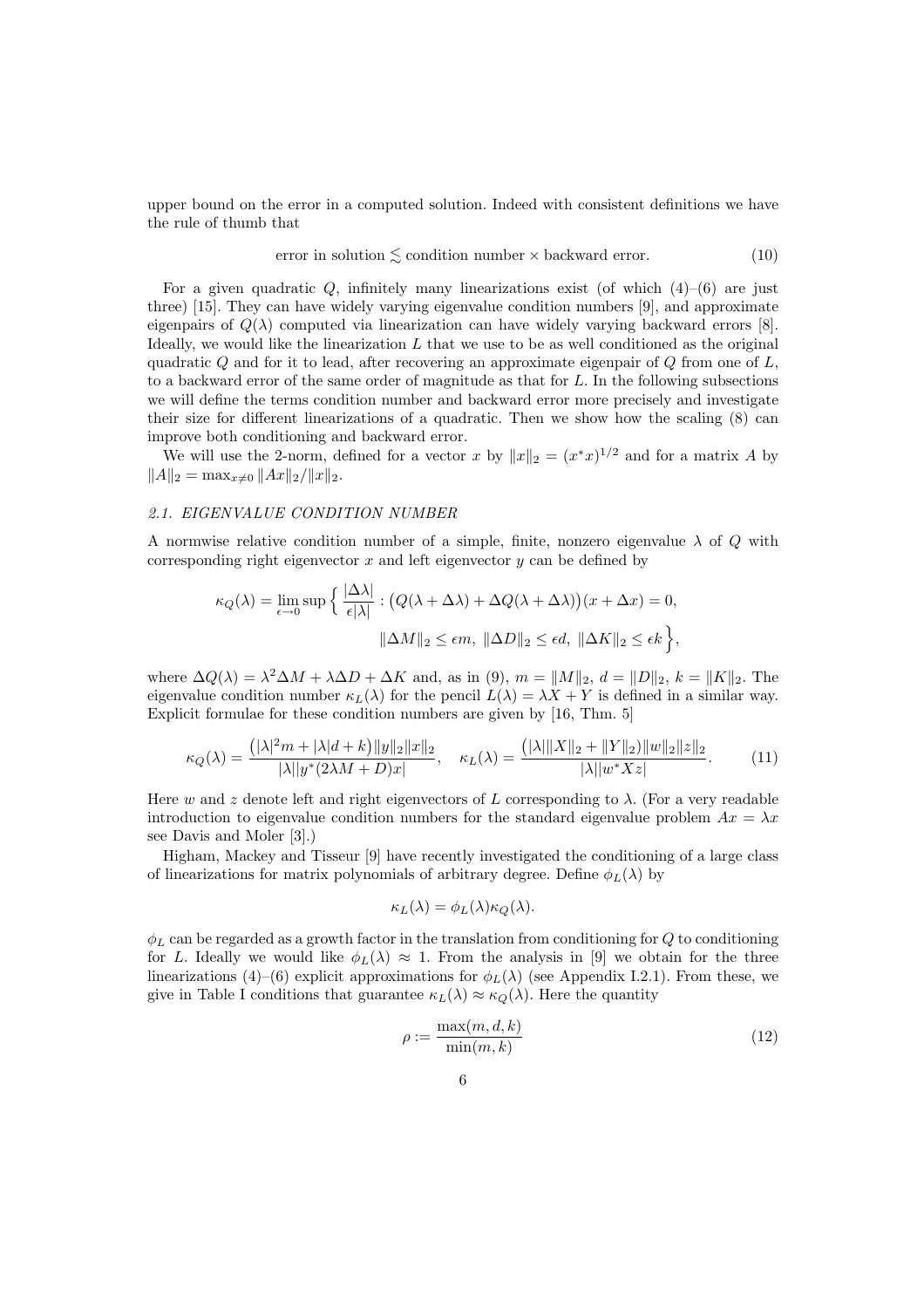| Linearization | Eigenvalue                                 | Condition                           |
|---------------|--------------------------------------------|-------------------------------------|
| $C_1$ in (4)  | No restriction                             | $m \approx d \approx k \approx 1$   |
| $L_1$ in (5)  | $ \lambda  \gtrsim 1$<br>$ \lambda  \ll 1$ | $\rho \approx 1$ "not available"    |
| $L_2$ in (6)  | $ \lambda  \gtrsim 1$<br>$ \lambda  \ll 1$ | "not available"<br>$\rho \approx 1$ |

Table I. Sufficient conditions for  $\kappa_Q \approx \kappa_L$ ; m, d, k are as in (9),  $\rho$  is defined in (12).

Table II. Approximations (26)–(28) to growth factors  $\phi_L(\lambda)$  for the beam problem.

|                                                                                                                 | $\phi_{C_1}(\lambda)$ $\phi_{L_1}(\lambda)$ |               | $\phi_{L_2}(\lambda)$ |
|-----------------------------------------------------------------------------------------------------------------|---------------------------------------------|---------------|-----------------------|
| $ \lambda  = 10^2$   $1 \times 10^2$                                                                            |                                             | $1\times10^4$ | $1\times10^4$         |
| $ \lambda  = 10^4$   $1 \times 10^4$ $1 \times 10^8$<br>$ \lambda  = 10^6$   $2 \times 10^5$ $2 \times 10^{11}$ |                                             |               | $1\times10^8$         |
|                                                                                                                 |                                             |               | $2\times10^{11}$      |

measures the scaling of the problem. Table I shows that for well-scaled problems (i.e.,  $\rho \approx 1$ ) the two symmetric linearizations  $L_1$  and  $L_2$  are optimally conditioned for large  $|\lambda|$  and small |λ|, respectively. Note that the sufficient condition  $m \approx d \approx k \approx 1$  for  $C_1$  to be optimally conditioned is more stringent than the requirement  $\rho \approx 1$ .

For the particular instance of the beam problem described in section 1 the matrices vary widely in norm: the norms of the mass, damping and stiffness matrices are

$$
m = 6.7 \times 10^{-3}
$$
,  $d = 5$ ,  $k = 1.7 \times 10^{9}$ .

Thus  $\rho = 2.6 \times 10^{11}$ , and so the beam problem is badly scaled. The moduli of the eigenvalues lie in the interval  $(7 \times 10^1, 4 \times 10^6)$ . Approximate values of  $\phi_L(\lambda)$  are given in Table II for  $|\lambda|$ ranging from  $10^2$  to  $10^6$ ; they indicate that the eigenvalues of all three linearizations  $(4)$ – $(6)$ are much more sensitive to perturbations than those of the original quadratic  $Q(\lambda)$ .

To understand how the theory relates to the results in Figure 2, note that from the definition of  $\kappa_L(\lambda)$  a relative perturbation of order  $\epsilon$  in  $L(\lambda)$  can perturb  $\lambda$  by

$$
|\Delta\lambda| \lesssim \epsilon |\lambda| \kappa_L(\lambda) = \epsilon |\lambda| \phi_L(\lambda) \kappa_Q(\lambda).
$$

From Table II, for  $L = L_1$  and  $|\lambda| = 10^6$ , and with  $\epsilon \approx 10^{-16}$ , which represents the perturbation introduced by the QZ algorithm in MATLAB's floating point arithmetic, we have

$$
|\Delta\lambda| \lesssim 10^{-16} \times 10^6 \times 10^{11} \times \kappa_Q(\lambda) = 10 \kappa_Q(\lambda).
$$

Since  $\kappa_Q(\lambda) \approx 10^6$  for the largest eigenvalues of Q, we see that the eigenvalues on the imaginary axis can be perturbed by a large distance into the right half-plane (and the perturbations in Figure 2 are far from the worst case).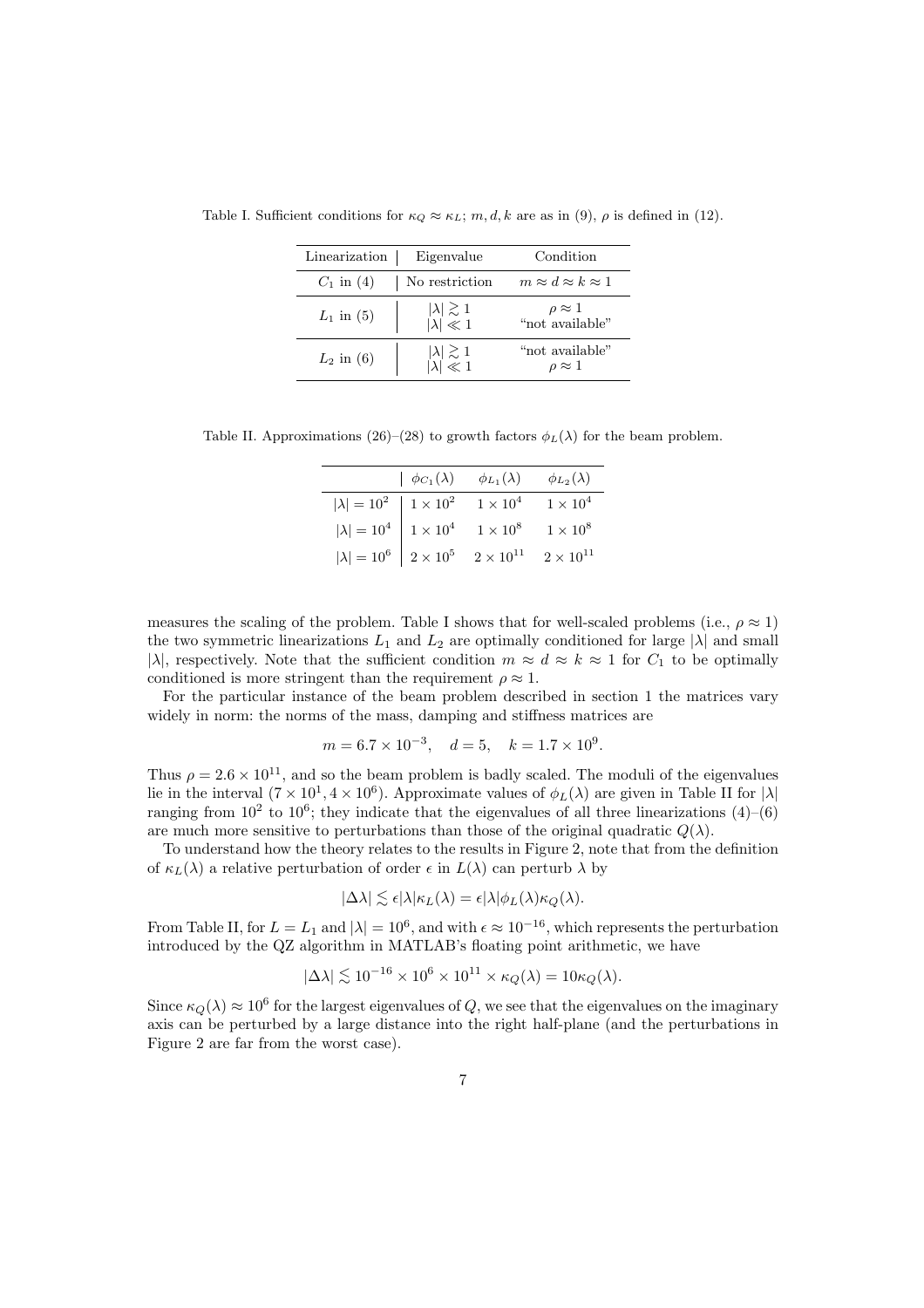The values in Table II show that the first companion linearization  $C_1$  is better conditioned than the two symmetric linearizations  $L_1$  and  $L_2$ . This explains the slightly better looking plot for  $C_1$  in Figure 2.

#### 2.2. BACKWARD ERROR

Consider an approximate eigenpair  $(\widehat{x}, \widehat{\lambda})$  of  $Q(\lambda)$  with  $\widehat{\lambda}$  finite. We can interpret  $(\widehat{x}, \widehat{\lambda})$  as the exact eigenpair of a perturbed quadratic  $(Q + \Delta Q)(\lambda) = \lambda^2 (M + \Delta M) + \lambda (D + \Delta D) + K + \Delta K$ , where there are many possible choices of  $\Delta M$ ,  $\Delta D$  and  $\Delta K$ . We define the backward error of  $(\widehat{x}, \widehat{\lambda})$  to be the size of the smallest of all such perturbations:

$$
\eta_Q(\widehat{x}, \widehat{\lambda}) = \min \{ \epsilon : (Q + \Delta Q)(\widehat{\lambda})\widehat{x} = 0, \ \|\Delta M\|_2 \le \epsilon m, \ \|\Delta D\|_2 \le \epsilon d, \ \|\Delta K\|_2 \le \epsilon k \}.
$$

An analogous definition holds for the backward error  $\eta_L(\hat{z}, \hat{\lambda})$  of an approximate eigenpair  $(\widehat{z}, \widehat{\lambda})$  of the pencil  $L(\lambda)$ . The explicit formulae [16, Thm. 1]

$$
\eta_Q(\widehat{x}, \widehat{\lambda}) = \frac{\|Q(\widehat{\lambda})\widehat{x}\|_2}{\left(\|\widehat{\lambda}\|^2 m + \|\widehat{\lambda}\|d + k\right) \|\widehat{x}\|_2}, \quad \eta_L(\widehat{z}, \widehat{\lambda}) = \frac{\|L(\widehat{\lambda})\widehat{z}\|_2}{\left(\|\widehat{\lambda}\| \|X\|_2 + \|Y\|_2\right) \|\widehat{z}\|_2} \tag{13}
$$

show that the backward errors of  $(\widehat{x}, \widehat{\lambda})$  and  $(\widehat{z}, \widehat{\lambda})$  are scaled residuals.

Two main factors affect the backward error. First, because  $L$  is usually highly structured (see for instance  $(4)$ – $(6)$ ), perturbations to L cannot directly be interpreted as equivalent perturbations to  $Q$ . Second, the "short" eigenvectors of  $Q$  can be recovered from the "long" eigenvectors of L in many ways, with differing implications on the backward error for Q. For all the linearizations in  $(4)$ – $(6)$  the right eigenvectors z of the linearization have the form

$$
z = \left[\begin{array}{c} \lambda x \\ x \end{array}\right],\tag{14}
$$

where x is a right eigenvector of  $Q$ , hence we can recover eigenvectors of  $Q$  from either of the components

$$
z_1 = z(1: n)
$$
 (if  $\lambda \neq 0$ ),  $z_2 = z(n + 1: 2n)$ .

In the analysis below we will make the reasonable assumption that  $(14)$  remains approximately true for the approximate eigenpair, to the extent that the ratio  $\|\hat{z}\|_2/\|\hat{z}_i\|_2$  is of order 1 for  $i = 1$  when  $|\widehat{\lambda}| > 1$  and for  $i = 2$  when  $|\widehat{\lambda}| < 1$ .

The backward error properties of a large class of linearizations have recently been investigated by Higham, Li and Tisseur [8]. For the linearizations  $(4)$ – $(6)$  they obtain bounds of the form

$$
\frac{1}{2} \le \frac{\eta_Q(\widehat{z}_i, \widehat{\lambda})}{\eta_L(\widehat{z}, \widehat{\lambda})} \le c\psi_L^{(i)} \frac{|\lambda|^2 + 1}{|\lambda|^2 m + |\lambda| d + k} \frac{\|\widehat{z}\|_2}{\|\widehat{z}_i\|_2}, \quad i = 1, 2
$$
\n(15)

(see Appendix I.3 for explicit expressions for  $\psi_L$ ), where c is a constant of order 1 that depends on the linearization, and they derive the sufficient conditions for  $\eta_Q \approx \eta_L$  that are summarized in Table III. We see that for well-scaled problems (i.e.,  $\rho \approx 1$ ) the two symmetric linearizations  $L_1$  and  $L_2$  are optimally stable for large  $|\lambda|$  and small  $|\lambda|$ , respectively. This is entirely consistent with the sufficient conditions for optimal conditioning given in Table I. Note that which portion of z must be used to recover the eigenvector of Q depends on the size of  $|\lambda|$ , as specified in the third column of the table.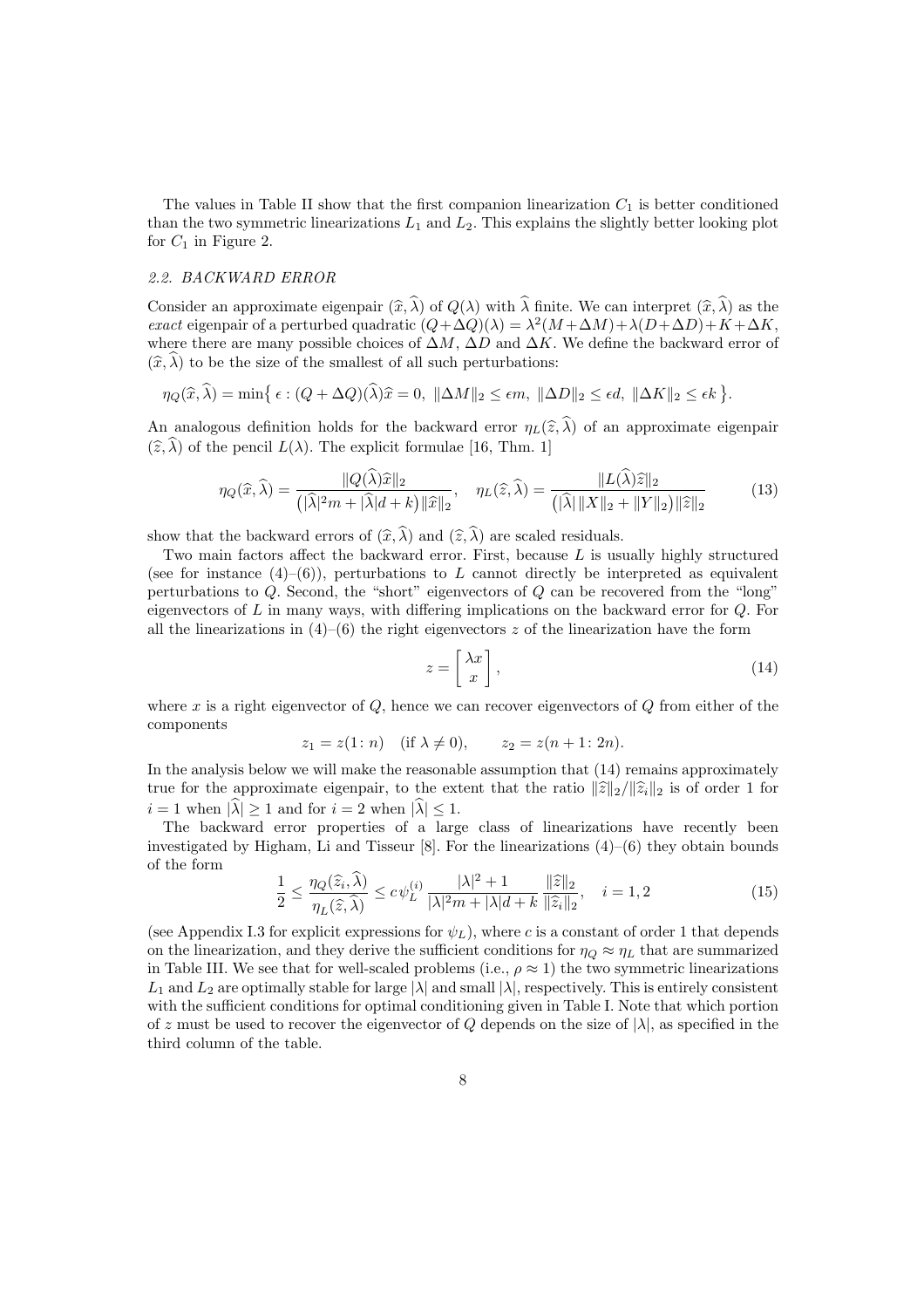| Linearization | Eigenvalue                                                 | Right<br>eigenvector                            | Condition                                                          |
|---------------|------------------------------------------------------------|-------------------------------------------------|--------------------------------------------------------------------|
| $C_1$ in (4)  | $ \hat{\lambda}  \ge 1$<br>$ \hat{\lambda}  \le 1$         | $\widehat{\widetilde{z}_{1}}_{\widehat{z}_{2}}$ | $d \leq m \approx k \approx 1$                                     |
| $L_1$ in (5)  | $ \widehat{\lambda}  \ge 1$<br>$ \widehat{\lambda}  \le 1$ | $\widehat{\widetilde{z}}_1 \\ \widehat{z}_2$    | $\rho \approx 1$<br>$\rho \max(1, (m+d)    K^{-1}   _2) \approx 1$ |
| $L_2$ in (6)  | $ \lambda  \ge 1$<br>$ \lambda  \le 1$                     | $\widehat{z}_1$<br>$\widehat{z}_2$              | $\rho \max(1, (d+k)    M^{-1}   _2) \approx 1$<br>$\rho \approx 1$ |

Table III. Sufficient conditions for  $\eta_Q \approx \eta_L$ ;  $\rho$  is defined in (12) and  $m, d, k$  in (9).

For our beam problem example,  $\psi_L^{(i)} \gg 1$ ,  $i = 1, 2$ , for all the linearizations (4)–(6), indicating that these three linearizations are potentially unstable. We found that for all three linearizations  $\eta_L(\hat{z}, \hat{\lambda}) \leq 10^{-15} \approx nu$  for all computed eigenpairs, where  $u \approx 1.1 \times 10^{-16}$  is the unit roundoff. This is not surprising since the QZ algorithm for the generalized eigenvalue problem is backward stable. However, we found that the ratio  $\eta_{\Omega}(\hat{z}_1, \hat{\lambda})/\eta_L(\hat{z}, \hat{\lambda})$  can be as large as  $10^7$  for the companion linearization and as large as  $10^{12}$  for the other linearizations. Therefore none of the three linearizations produces computed eigenpairs with satisfactory backward error for the beam example, which again is consistent with the poor results observed in Figure 2.

# 2.3. SCALED QUADRATICS

In view of the sufficient conditions for  $\kappa_L \approx \kappa_Q$  and  $\eta_L \approx \eta_Q$  given in Tables I and III it is natural to scale the problem to try to bring the 2-norms of  $M$ ,  $D$ , and  $K$  close to 1 in order to ameliorate any sensitivity or instability induced by the linearization process. The scaling of Fan, Lin, and Van Dooren [4] defined in (8) has precisely this aim. Note that  $\kappa_Q(\lambda) = \kappa_{\tilde{Q}}(\mu)$ and  $\eta_Q(x,\lambda) = \eta_{\widetilde{Q}}(x,\mu)$ , where  $Q(\mu) = \mu^2 M + \mu D + K$  is the scaled quadratic in (8) and  $\lambda = \gamma \mu$ , so this scaling has no effect on the condition number and backward error for the quadratic; its purpose is to improve the condition number of the linearization  $L$  and backward error of the eigenpairs of  $Q$  obtained from  $L$ . That it might do so is clear from the fact that scaling generally decreases  $\rho$ : it can be shown [8] that  $\tilde{\rho}$  defined as in (12) for the scaled problem satisfies  $\tilde{\rho} = \max(1, \tau) \leq \rho$ , where

$$
\tau := \frac{d}{\sqrt{mk}}.
$$

For the scaled quadratic  $\tilde{Q}(\mu)$  the analyses of Sections 2.1 and 2.2 simplify. We define the key quantity

$$
\omega(\mu) := \frac{1+\tau}{1 + \frac{|\mu|}{1+|\mu|^2}\tau}.\tag{16}
$$

Let  $(\hat{z}, \hat{\mu})$  be an approximate eigenpair of a linearization for  $\tilde{Q}$  with  $\hat{z}$  partitioned as  $\hat{z} = \begin{bmatrix} \hat{z}_1 \\ \hat{z}_2 \end{bmatrix}$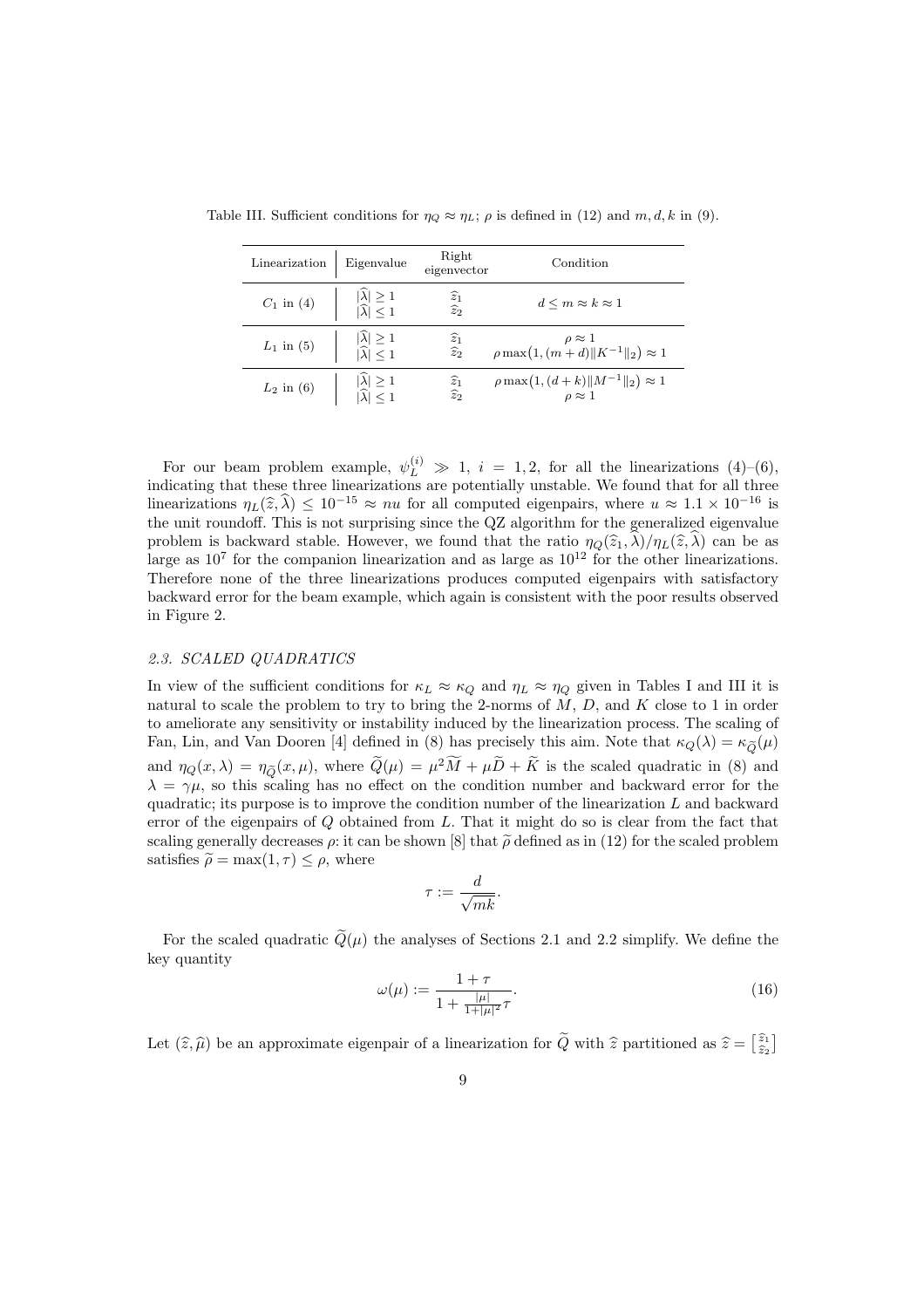and  $\mu$ ,  $\hat{\mu}$  are assumed to be finite. For the linearizations (4)–(6) we can show that

$$
\frac{\kappa_L(\mu)}{\kappa_{\tilde{Q}}(\mu)} \approx \tilde{\phi}_L(\mu) = \begin{cases} \omega(\mu), & L = C_1, \\ \frac{1 + |\mu|}{|\mu|} \omega(\mu), & L = L_1, \\ (1 + |\mu|) \omega(\mu), & L = L_2, \end{cases}
$$
(17)

and

$$
\frac{\eta_{\widetilde{Q}}(\widehat{z}_k,\widehat{\mu})}{\eta_L(\widehat{z},\widehat{\mu})} \lesssim \widetilde{\psi}_L(\widehat{z}_k) \frac{\|\widehat{z}\|_2}{\|\widehat{z}_k\|_2},\tag{18}
$$

where

$$
\psi_{C_1}(\hat{z}_k) = \omega(\hat{\mu}), \quad k = 1: 2,
$$
  

$$
\widetilde{\psi}_{L_1}(\hat{z}_k) = \begin{cases} \omega(\hat{\mu}), & k = 1, \\ \|\widetilde{K}^{-1}\|_2 \omega(\hat{\mu}), & k = 2, \\ \omega(\hat{\mu}), & k = 1, \end{cases}
$$
  

$$
\widetilde{\psi}_{L_2}(\hat{z}_k) = \begin{cases} \|\widetilde{M}^{-1}\|_2 \omega(\hat{\mu}), & k = 1, \\ \omega(\hat{\mu}), & k = 2. \end{cases}
$$
 (19)

The values for  $\phi_L(\mu)$  are obtained from (26)–(28) using  $|\mu|^2 \tilde{m} + |\mu| \tilde{d} + k = 2(1 + |\mu|^2)/\omega(\mu)$ , where  $\widetilde{m} = \|\widetilde{M}\|_2$ ,  $\widetilde{d} = \|\widetilde{D}\|_2$  and  $\widetilde{k} = \|\widetilde{K}\|_2$  can be shown to satisfy  $\widetilde{m} = \widetilde{k} = 2/(1 + \tau)$ ,  $\tilde{d} = 2\tau/(1+\tau)$ . The values for  $\tilde{\psi}_L(\hat{\mu})$  come from [8, Thm. 5.1]. Hence we conclude that for the companion linearization  $C_1$ , and for  $L_1$  (if  $|\mu| \geq 1$ ) or  $L_2$  (if  $|\mu| \leq 1$ ), both backward error and conditioning are essentially optimal for the scaled problem if  $\omega(\mu) = O(1)$ . The quantity  $\omega(\mu)$  satisfies the bounds

$$
1 \le \omega(\mu) \le \min\left\{1 + \tau, \frac{1 + |\mu|^2}{|\mu|}\right\}.
$$
\n(20)

Hence,  $\omega(\mu) = O(1)$  if  $\tau = O(1)$  or if  $|\mu| = O(1)$ . Note that if

$$
d \lesssim \sqrt{mk} \tag{21}
$$

.

then  $\tau \leq 1$  and hence we are guaranteed that  $\omega = O(1)$ . In the terminology of systems originating from mechanical systems with damping, the condition (21) holds for systems that are not too heavily damped. A class of problems for which  $(21)$  is satisfied is the elliptic  $Q$ [12], [14]: those for which M is Hermitian positive definite, D and K are Hermitian, and  $(x^*Dx)^2 < 4(x^*Mx)(x^*Kx)$  for all nonzero  $x \in \mathbb{C}^n$ .

The following bounds on  $|\mu|$  (expressed in terms of the unscaled matrices) can be derived from [11, Lemma 3.1]:

$$
\frac{1}{2}\tau(-1+\sqrt{1+4/(\tau^2\kappa_2(K))}) \le |\mu| \le \frac{1}{2}\tau\kappa_2(M)\big(1+\sqrt{1+4/(\tau^2\kappa_2(M))}\big). \tag{22}
$$

These bounds depend on the condition numbers  $\kappa_2(M) = ||M||_2||M^{-1}||_2$  and  $\kappa_2(K)$  $||K||_2||K^{-1}||_2$ . In particular, if M is well-conditioned and  $\tau = O(1)$ , the upper bound is close to 1 and we can safely use the symmetric linearization  $L_2$ .

Turning to the beam problem, the Fan, Lin and Van Dooren scaling (8) yields

$$
\|\widetilde{M}\|_2 = \|\widetilde{K}\|_2 \approx 2, \quad \|\widetilde{D}\|_2 \approx 3 \times 10^{-3}
$$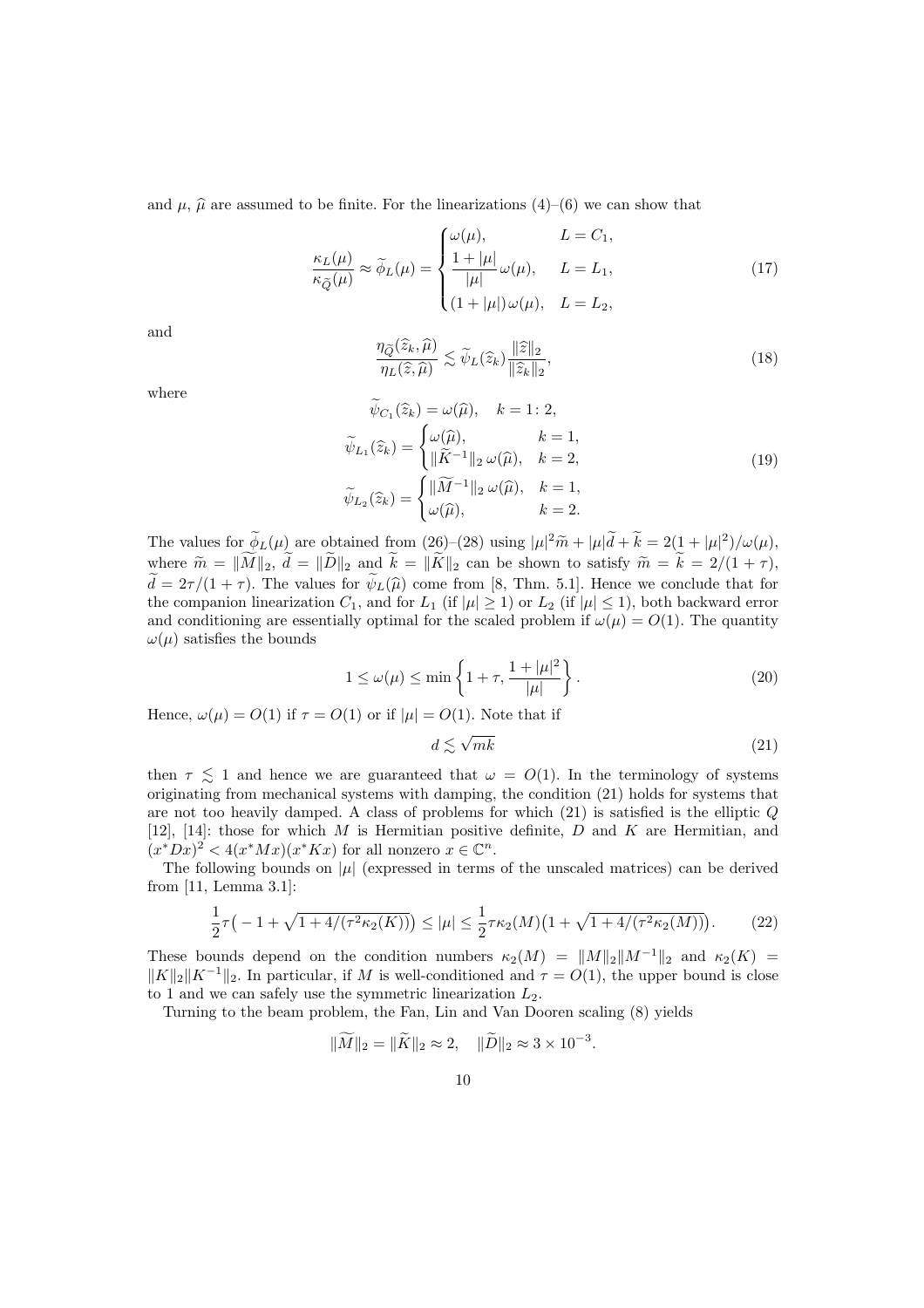For this problem the scaling does not quite reach its aim of bringing the norms of all three matrices to 1. Nevertheless, since the problem is not too heavily damped, (21) holds, so that  $\omega(\mu) = O(1)$ . Thus the theory above guarantees optimal conditioning and optimal stability for the companion linearization. Because M is ill-conditioned with  $\kappa_2(M) = 2.6 \times 10^6$ , the upper bound in (22) is not very informative. But if we apply (22) to the diagonally scaled quadratic  $H\widetilde{Q}H$  (which has the same eigenvalues as  $\widetilde{Q}$ ), where  $H = \text{diag}(\widetilde{m}_{11}^{1/2}, \ldots, \widetilde{m}_{22}^{1/2})$ , then (22) produces the surprisingly good bounds

$$
1.4 \times 10^{-5} \le |\mu| \le 7.25,
$$

the correct interval being  $[1.43 \times 10^{-4}, 7.2461]$ . This tells us that the symmetric linearization  $L_2$  in (6) is optimal in terms of both conditioning and stability. Finally, we can use the rule of thumb (10) to bound the errors in our computed eigenvalues. The condition numbers  $\kappa_Q(\lambda)$  in (11) are readily computed and are found to be at most  $10^8$ . Since  $\eta_Q \approx \eta_L \approx 10^{-15}$  for  $C_1$  and  $L_2$  on the scaled problem, we know that the relative error is at most about  $10^8 \times 10^{-15} = 10^{-7}$ . Thus without knowing the exact eigenvalues we can be sure that all the computed eigenvalues have relative error at most about  $10^{-7}$ , confirming that the last plot in Figure 2 is correct to (much more than) visual accuracy.

#### 3. CONCLUSIONS

Through the specific example of the beam problem we have shown that solving a QEP by linearization can yield unsatisfactory computed eigenvalues, both quantitatively and qualitatively. To improve the quality of computed eigenvalues in general we recommend an initial scaling of the quadratic using the scaling (8) of Fan, Lin and Van Dooren. Although this scaling employs only two parameters we have shown that it can produce essentially optimal backward error and conditioning properties of the linearization. Indeed this scaling usually reduces (and never increases) the scaling factor  $\rho$  in (12), which is a key quantity in measuring the sensitivity and stability of the linearization process. For the beam problem we have shown that while the computed eigenvalues of the unscaled problem have large errors in the "eyeball norm", scaling achieves optimal backward error and conditioning for  $C_1$  and  $L_2$  and leads to computed eigenvalues with at least 7 correct significant digits, the improvements being clear from Figure 2. Scaling requires approximations of the 2-norms of the mass, damping and stiffness matrices; these can be obtained by the power method or the Lanczos method [1], or simply by computing a different norm, such as the Frobenius norm  $||A||_F = (\sum_{i,j} |a_{ij}|^2)^{1/2}$ .

Turning to the choice of linearization once the QEP is scaled, the theory summarized in (17)– (19) shows that the companion form for all eigenvalues,  $L_1$  for large eigenvalues, and  $L_2$  for small eigenvalues all satisfy essentially the same conditioning and backward error bounds, and that these bounds are optimal for QEPs that are not too heavily damped. The companion form has the advantage that it is always a linearization. If preserving symmetry is an issue for reasons of storage or computational cost then  $L_1$  and  $L_2$  are attractive. These two linearizations have the weakness that in general they favour large and small eigenvalues, respectively. However, if the condition number of K or M is small (these condition numbers can be estimated without explicitly computing the inverses [7, Chap. 15], [10]) then  $L_1$  or  $L_2$ , respectively, can safely be used to stably obtain all the eigenpairs, as shown by the conditions in (19).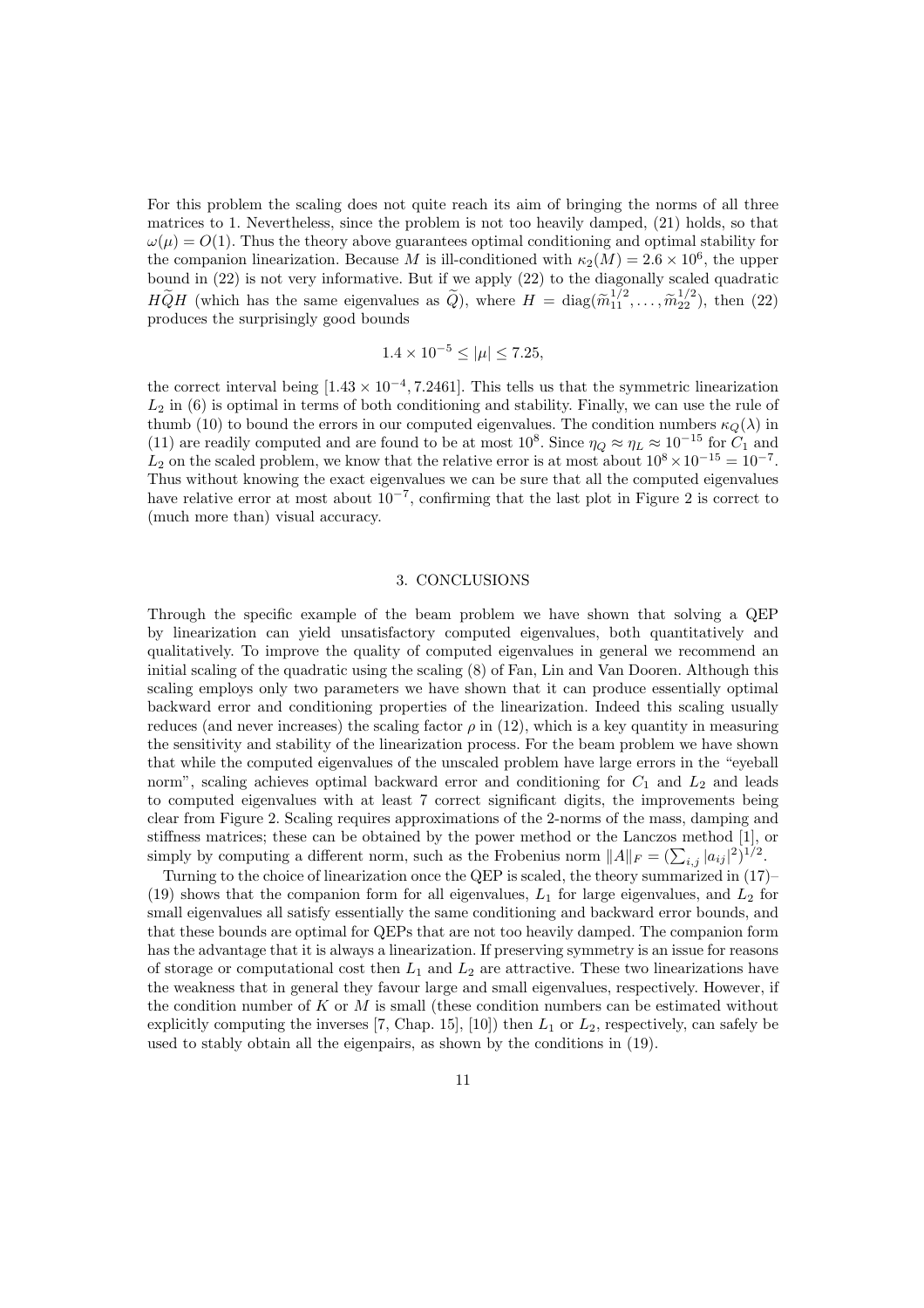#### ACKNOWLEDGEMENTS

We thank Nils Wagner of the Institute of Applied and Experimental Mechanics at the University of Stuttgart for bringing to our attention the instabilities in solving the unscaled beam problem by linearization. We also thank Timo Betcke and Marta Betcke for their useful comments.

### APPENDIX

#### I.1. ON THE SPECTRUM OF THE BEAM PROBLEM

The fourth plot in Figure 2 strongly suggests that many of the eigenvalues of the QEP (3) for the beam problem lie on the imaginary axis. We prove in this appendix that this is indeed the case, thereby providing further evidence that this plot accurately portrays the true eigenvalues of (3). To do this we need a more precise description of the structure of the matrices in  $(3)$ .

The mass and stiffness matrices are obtained by a finite element discretization of (2). The beam is divided into  $\ell$  (even) elements. Each beam element has two end nodes and four degrees of freedom. These degrees of freedom are collected in the node displacement vector  $\begin{bmatrix} u_1 & \theta_1 & u_2 & \theta_2 \end{bmatrix}^T$ , where  $u_1, u_2$  are the transverse displacements and  $\theta_1, \theta_2$  the slopes of the displacements at node 1 and node 2, respectively. Cubic Hermite polynomials are used as interpolation shape functions. The beam element stiffness matrix  $K_e$  and the beam element consistent mass matrix  $M_e$  are well known [2]:

$$
K_e = \frac{2(EI)}{L_e^3} \begin{bmatrix} 6 & 3L_e & -6 & 3L_e \\ 3L_e & 2L_e^2 & -3L_e & L_e^2 \\ -6 & -3L_e & 6 & -3L_e \\ 3L_e & L_e^2 & -3L_e & 2L_e^2 \end{bmatrix},
$$
  
\n
$$
M_e = \frac{\rho A L_e}{420} \begin{bmatrix} 156 & 22L_e & 54 & -13L_e \\ 22L_e & 4L_e^2 & 13L_e & -3L_e^2 \\ 54 & 13L_e & 156 & -22L_e \\ -13L_e & -3L_e^2 & -22L_e & 4L_e^2 \end{bmatrix},
$$

where  $L_e$  is the length of the finite element e. Now we assume that the  $\ell$  beam elements are all of equal length. With the unknowns ordered as

$$
\begin{bmatrix} \theta_1 & u_2 & \theta_2 & \dots & u_{\ell} & \theta_{\ell} & \theta_{\ell+1} \end{bmatrix}^T
$$

the global stiffness and mass inertia matrices are obtained by assembling  $K_e$  and  $M_e$ ,  $e = 1$ :  $\ell$ , as follows. Expressing  $K_e$  in block form

$$
K_e = \begin{bmatrix} A & B \\ B^T & C \end{bmatrix}, \quad A^T = A, \ C^T = C,
$$
\n(23)

where the blocks A, B, C are  $2 \times 2$  and setting  $n = 2\ell$ , the  $(n + 2) \times (n + 2)$  "augmented" stiffness matrix is given by  $\overline{2}$ 

$$
\breve{K} = \begin{bmatrix} A & B & & & \\ B^T & C + A & B & & \\ & \ddots & \ddots & \ddots & \\ & & B^T & C + A & B \\ & & & B^T & C \end{bmatrix}_{(n+2)\times(n+2)}.
$$

Then the  $n \times n$  global stiffness matrix K in (3) is obtained from  $\check{K}$  by deleting the first row and column and the next-to-last row and column, thus accounting for the boundary conditions ( $u_1 = 0$ ) and  $u_{\ell+1} = 0$ ). The global mass matrix M is constructed from the  $4 \times 4$  element mass matrix  $M_e$  in an analogous way. Finally the global damping matrix  $D$  is the  $n \times n$  rank-one matrix

$$
D = ce_{\ell}e_{\ell}^T, \quad c > 0.
$$

We can now show that *half* of the  $2n$  eigenvalues of (3) lie on the imaginary axis.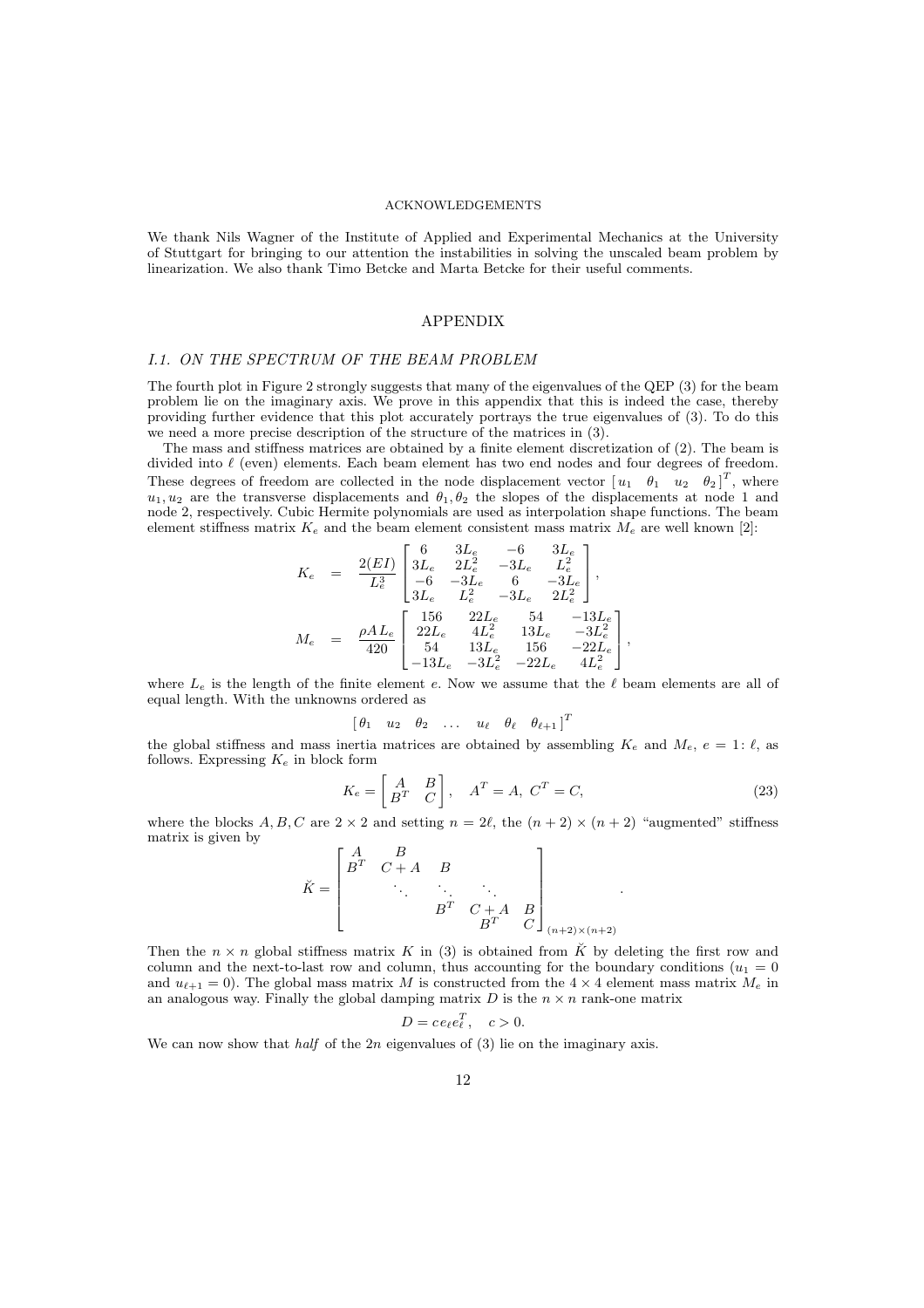**Theorem I.1.** For the damped problem  $Q(\lambda) = \lambda^2 M + \lambda D + K$  and  $n \times n$  matrices M, D and K constructed as above, consider the quadratic  $Q_u(\lambda) = \lambda^2 M + K$  for the corresponding undamped problem.  $Q(\lambda)$  and  $Q_u(\lambda)$  have n eigenvalues (and n eigenvectors in the semisimple case) in common.

Note that since by construction  $M > 0$  and  $K > 0$ , the eigenvalues of  $\lambda^2 M + K$  are pure imaginary, and so the theorem implies that  $Q(\lambda)$  must have n pure imaginary eigenvalues.

**Proof.** Let  $R = \begin{bmatrix} 1 & 0 \\ 0 & -1 \end{bmatrix}$  and observe that the blocks of  $K_e$  in (23) satisfy the relations

$$
C = RAR, \quad B^T = RBR. \tag{24}
$$

,

As a consequence we see that  $K_e$  commutes with the matrix  $\begin{bmatrix} 0 & R \\ R & 0 \end{bmatrix}$ , which can be interpreted as representing a symmetry that interchanges the two nodes of the element. Similar relations also hold for  $M_e$  and its blocks.

Letting

 $\breve{S} =$  $\Gamma$  $\left| \right|$ R . . . R R 1  $\vert$  $(n+2)\times(n+2)$ 

one can use the relations (24) to show that  $\check{S}$  commutes with  $\check{K}$ . Deleting the first row and column and the next-to-last row and column of  $\check{S}$  then produces an  $n\times n$  matrix



that commutes with K and M. This S can be viewed as a left/right mirror image symmetry of the beam that interchanges node pairs that are symmetrically placed with respect to the midpoint of the beam.

The fact that  $S$  commutes with  $K$  and  $M$  can now be exploited to simultaneously block-diagonalize K and M. Observe that S is diagonalizable since  $S = S^T$ , and has only the eigenvalues  $\lambda = \pm 1$  since  $S^2 = I$ . Thus  $\mathbb{R}^n$  decomposes as the orthogonal direct sum of the two eigenspaces of S, the  $\lambda = 1$ eigenspace comprising the "symmetric modes" of the discretized beam problem, and the  $\lambda = -1$ eigenspace corresponding to the "anti-symmetric modes". Now since trace(S) = 0 there are  $\ell = n/2$ eigenvalues 1 and  $\ell$  eigenvalues -1. Let  $\{u_1, u_2, \ldots, u_\ell\}$  and  $\{v_1, v_2, \ldots, v_\ell\}$  be any orthonormal bases for the  $\lambda = -1$  and  $\lambda = 1$  eigenspaces of S, respectively, and let W denote the orthogonal matrix

$$
W = \begin{bmatrix} u_1 & u_2 & \dots & u_\ell \end{bmatrix} \quad v_1 \quad v_2 \quad \dots \quad v_\ell \end{bmatrix}_{n \times n} \tag{25}
$$

with columns  $u_i$  and  $v_j$ .

It is well known that when two matrices commute any eigenspace of one matrix is necessarily an invariant subspace of the other. Thus the S-eigenspaces span $\{u_1, u_2, \ldots, u_\ell\}$  and span $\{v_1, v_2, \ldots, v_\ell\}$ are invariant subspaces for  $K$  and  $M$ , and consequently similarity by  $W$  will simultaneously blockdiagonalize K and M as direct sums of  $\ell \times \ell$  matrices. This gives us a way to decouple the undamped problem  $Q_u(\lambda)$ , but what happens to the damping matrix D in  $Q(\lambda)$  under this similarity? The significant feature of  $D = ce_{\ell}e_{\ell}^{T}$  for this question is that  $e_{\ell}$  is itself an eigenvector of S (provided  $\ell$ is even, which we have been assuming from the start). This is because for even  $\ell$  (and hence an odd number of R blocks in S), there is a middle R-block in S that lines up along the diagonal at the intersection of the  $\ell$ th and  $(\ell + 1)$ st rows and columns,

$$
S([\ell, \ell+1], [\ell, \ell+1]) = R = \begin{bmatrix} 1 & 0 \\ 0 & -1 \end{bmatrix}.
$$

Thus we see that  $e_\ell$  is in the  $\lambda = 1$  eigenspace span $\{v_1, v_2, \ldots, v_\ell\}$  of S and hence orthogonal to each  $u_i$ , so that

$$
W^T D W = W^T (ce_{\ell}e_{\ell}^T) W = c(W^T e_{\ell})(e_{\ell}^T W) = czz^T,
$$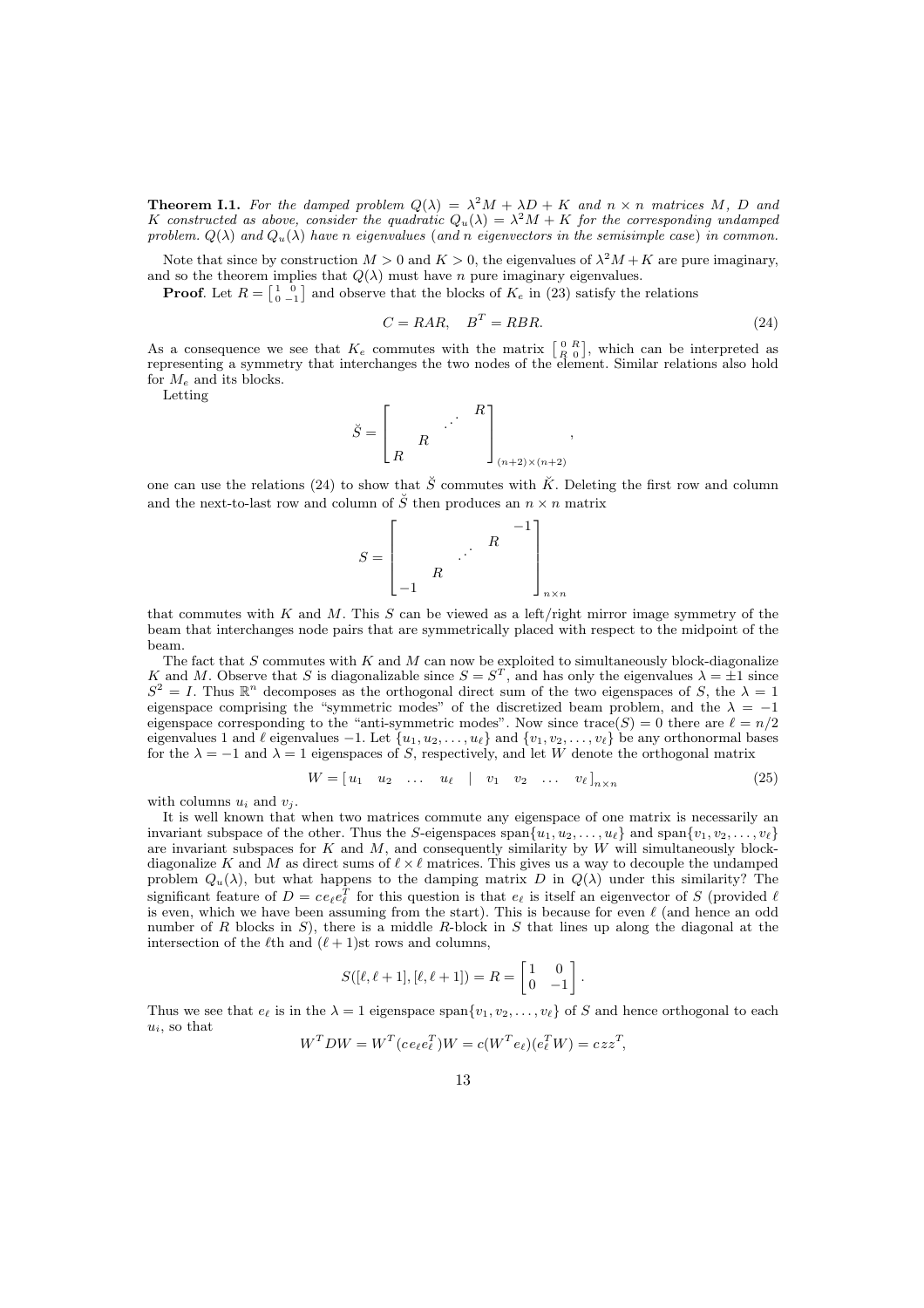where  $z^T$  has the form  $\begin{bmatrix} 0 & \dots & 0 \end{bmatrix}$  \*  $\dots$  \*, , the 0 block being of length  $\ell$ . Hence

$$
W^T D W = \begin{bmatrix} 0 & 0 \\ 0 & D_2 \end{bmatrix},
$$

where all the blocks are  $\ell \times \ell$ . So not only do we find that  $W^T D W$  is block-diagonal, but the damping is isolated in just one block. In summary, similarity by W decouples both  $Q_u(\lambda)$  and  $Q(\lambda)$ ,

$$
W^T Q_u(\lambda) W = \left[ \begin{array}{c|c} \lambda^2 M_1 + K_1 & 0 \\ \hline 0 & \lambda^2 M_2 + K_2 \end{array} \right],
$$
  

$$
W^T Q(\lambda) W = \left[ \begin{array}{c|c} \lambda^2 M_1 + K_1 & 0 \\ \hline 0 & \lambda^2 M_2 + \lambda D_2 + K_2 \end{array} \right],
$$

and these decoupled forms have a common leading principal  $\ell \times \ell$  block  $\lambda^2 M_1 + K_1$ . Since  $M_1 =$  $W_1^T M W_1$  and  $\tilde{K_1} = W_1^T K W_1$ , where  $W_1$  comprises the first  $\ell$  columns of  $W_1$ ,  $M_1$  and  $K_1$  are both symmetric positive definite. Thus  $Q_u(\lambda)$  and  $Q(\lambda)$  have the  $n = 2\ell$  pure imaginary eigenvalues of  $\lambda^2 M_1 + K_1$  in common (as well as the *n* corresponding eigenvectors in the semisimple case).

Numerical computations show that the eigenvalues of  $\lambda^2 M_1 + K_1$  and those of  $\lambda^2 M_2 + K_2$  interlace, as expected from the physics of the problem.

#### I.2. TECHNICAL BOUNDS

# I.2.1. GROWTH FACTOR  $\phi_L(\lambda)$

The growth factor  $\phi_L(\lambda)$  is defined by  $\kappa_L(\lambda) = \phi_L(\lambda)\kappa_Q(\lambda)$ . From the analysis in [9] we can show that for the three linearizations  $(4)$ – $(6)$ ,

$$
\phi_{C_1}(\lambda) \leq (1+|\lambda|) \frac{\left(\max(m,1)|\lambda| + \max(d,k,1)\right)}{m|\lambda|^2 + d|\lambda| + k} \times \min\left(\sqrt{1+(|\lambda|m+d|^2)}, \sqrt{1+\frac{k^2}{|\lambda|^2}}\right),\tag{26}
$$

$$
\phi_{L_1}(\lambda) \approx \frac{1+|\lambda|^2}{|\lambda|} \frac{\left(\max(m,k)|\lambda|+\max(d,k)\right)}{m|\lambda|^2+d|\lambda|+k},\tag{27}
$$

$$
\phi_{L_2}(\lambda) \approx (1+|\lambda|^2) \frac{\left(\max(m,d)|\lambda| + \max(m,k)\right)}{m|\lambda|^2 + d|\lambda| + k},\tag{28}
$$

where the bound and the equalities are correct to within a constant factor of order 1.

# 1.3. EXPRESSIONS FOR  $\psi_L$

 $(1)$ 

Let  $(\hat{z}, \hat{\lambda})$  be an approximate eigenpair of a linearization  $L(\lambda)$  of  $Q(\lambda)$ . Partition  $\hat{z}$  as  $\begin{bmatrix} \hat{z}_1 \\ \hat{z}_2 \end{bmatrix}$  where  $\hat{z}_1$ and  $\hat{z}_2$  have the same dimension. It is shown in [8] that for the linearizations (4)–(6),

$$
\frac{\eta_Q(\widehat{z}_i,\widehat{\lambda})}{\eta_L(\widehat{z},\widehat{\lambda})}\leq c\psi_L^{(i)}\,\frac{|\widehat{\lambda}|^2+1}{|\widehat{\lambda}|^2m+|\widehat{\lambda}|d+k}\,\frac{\|\widehat{z}\|_2}{\|\widehat{z}_i\|_2},\quad i=1,2,
$$

where

$$
\psi_{C_1}^{(i)} = \max\left(1, m, d, k\right)^2, \quad i = 1, 2,\tag{29}
$$

$$
\psi_{L_1}^{(1)} = \max(m, d, k), \quad \psi_{L_1}^{(2)} = \max(m, d, k) \max(1, (m+d) \|K^{-1}\|_2), \tag{30}
$$

$$
\psi_{L_2}^{(1)} = \max(m, d, k) \max(1, (d+k) \|M^{-1}\|_2), \quad \psi_{L_2}^{(2)} = \max(m, d, k), \tag{31}
$$

and c is constant of order 1 that depends on the linearization.